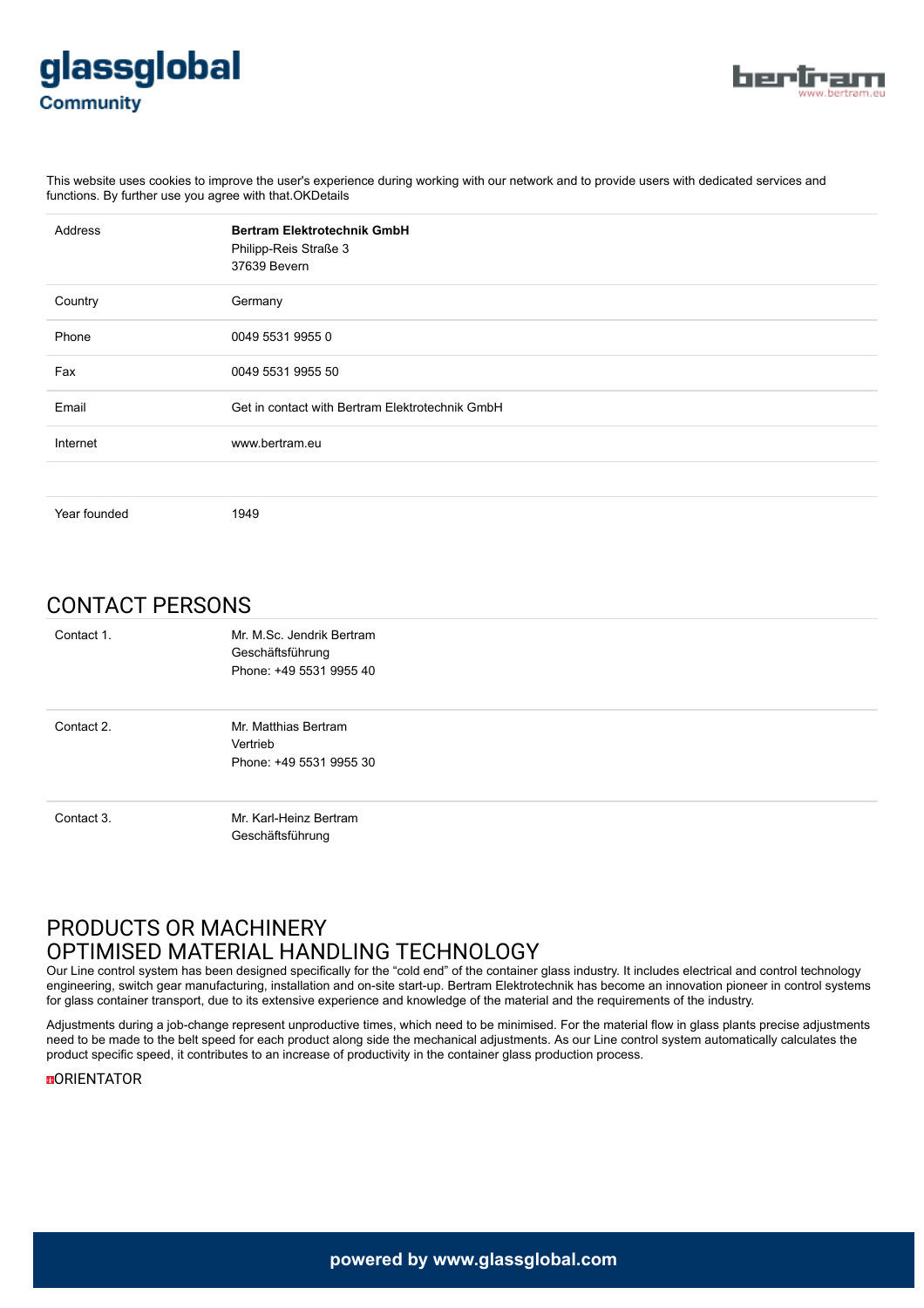



Recognises with an image processing system the orientation of the container Quickly and efficiently turns the product to the correct orientation Can turn up to 450 products/minute Quick job change



Bertram combines precise and highly dynamic servo drive technology with quick industrial image processing. Using this, we have developed a machine that orientates bottles and jars with extreme accuracy. The in-line 'Orientator with a recognition system' can turn up to 500 containers per minute into a desired position. The belt Orientator (or belt orienter), which holds the Lower Saxony Handwork Innovation prize, efficiently and smoothly turns containers to the desired position for the following production step. Palletising, filling, capping or labelling machines can then work considerably faster. In summary, productivity increases, if nothing else, through the skillful exploitation of industrial image processing.

### PROCEDURE

The completely automated bottle Orientator combines the three process steps: separation; recognising the current position; and positioning into the desired position in a compact combination from calculation based image processing and motion application optimised Simatic T-CPU. The space saving structure makes it possible for the machine to be easily integrated even into existing conveyor systems.

The products enter the machine on a conveyor belt. It is firstly guaranteed by the spacers that a minimum gap is maintained between the products. The guides then bring the speed of the containers back up to match the conveyor belt speed ensure they remain stable. The Simatic T-CPU records the products with a photo cell and triggers the product orientation evaluation at a given point using the BV-system. The industrial image processing system recognises the position of the container in a three dimensional model using three cameras and predefined characteristics, and from this it generates the necessary correction angle, that is used by the T-CPU, to parameterise and trigger the turning process in the Orientator. The respective orientation direction depends on the shortest distance to the destination angle, according to the industrial image processor's recording. To ensure that the products remain stable at this point as well, the turn station works at the same speed as the aforementioned conveyor belt. As a Siemens partner, Bertram holds a high level of drive and automation technology as well as SPS-programming know-how along with their expertise in industrial image processing.

More Information

#### **MSEPARATOR**

Recognises and distinguishes between products Communicates with the Allocator as to which lane the product should be sent Can recognise up to 600 products/minute Quick job change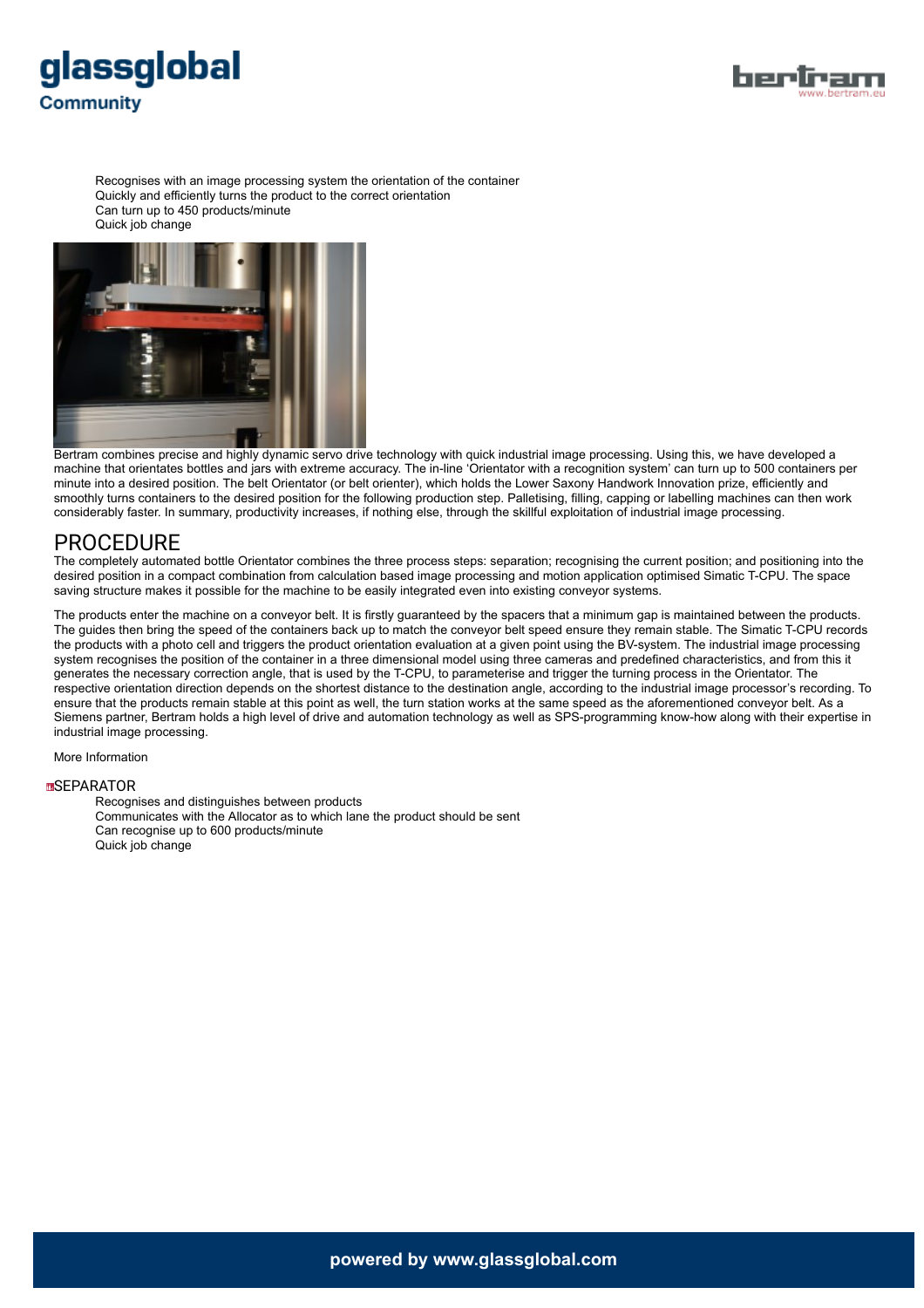





The Separator allows bottles and/or jars to be distributed between up to four tracks without changing the production speed. With its fast industrial image processing in combination with the corresponding SPS-programming, Bertram's system works so flexibly that it can handle all standard tasks. Resulting, in essence, from the shape and number of bottles and/ or jars, and their allocation to the correct tracks.

Bertram's bottle separator consists of a powerful industrial image processor, that is controlled by a pre-programmed, ready to use IPC-control system and a servomotor driven Allocator. Individual adjustments to the respective applications can be made directly on the module, either through an integrated touch screen, a USB connection with an external keyboard, or, the most convenient, remotely from your PC. We use forward-looking technology based on real-time ethernet, in the form of Profinet-communication at the input/ output level.

More Information

#### **MALLOCATOR**

Sends the product to the desired track as set in the Separator

Can be used in "stand alone" mode. Can be used as points, to separate the products to different tracks without recognition Can allocate up to 90000 products/hour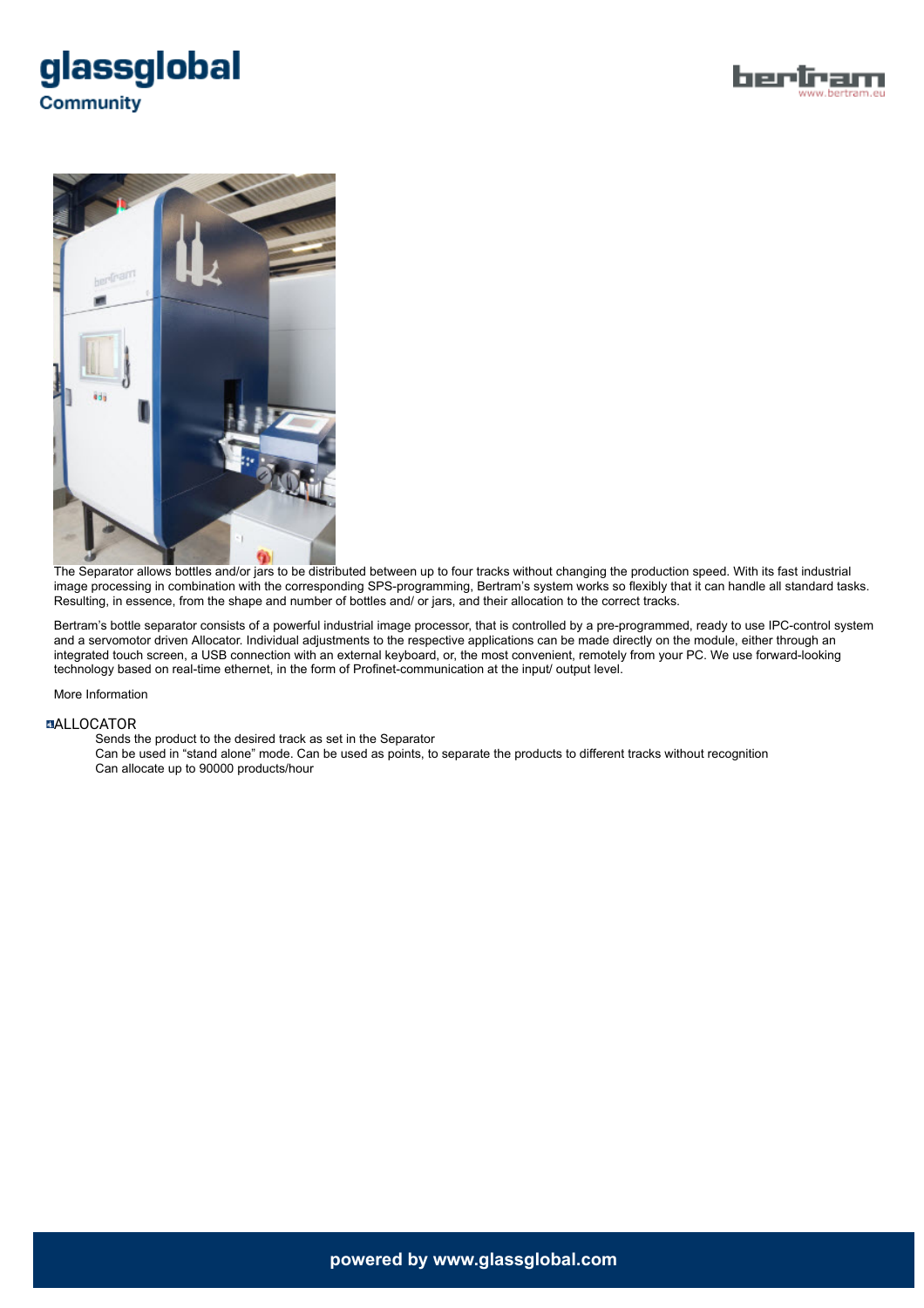





Allocators are integral parts of inline-sorting, above all, in bottling plants and the food and drink industry. Due to the high production speed, modern systems work with powerful control systems, highly dynamic drive technology and precise industrial image processing. We have developed our own Allocator based on our comprehensive know-how of the container glass manufacturing process. This combines image processing, SPS and servomotor drive technology into a compact and easy to integrate unit.

The function principle is, in essence, based on a rotary, eccentric allocation wheel, that can transport bottles, as an example, independent of their load and with a smooth movement, to a parallel conveyor track. An industrial image processor, such as our separator, determines, according to a predefined analysis framework, which container is to be transferred. This can be dependent on quality characteristics such as label position, bottle colour, or closure position. In its Allocator, Bertram is deliberately passing on the any of the usual pneumatic solutions. As the rotary servo-method works considerably faster, wear-free and due to the fact that it goes without expensive compressed air, far more energy efficient.

More Information

### **COMPLETE LINE CONTROL SYSTEMS**



Our Line control system has been designed specifically for the "cold end" of the container glass industry. It includes electrical and control technology engineering, switch gear manufacturing, installation and on-site start-up. Bertram Elektrotechnik has become an innovation pioneer in control systems for glass container transport, due to its extensive experience and knowledge of the material and the requirements of the industry.

Adjustments during a job-change represent unproductive times, which need to be minimised. For the material flow in glass plants precise adjustments need to be made to the belt speed for each product along side the mechanical adjustments. As our Line control system automatically calculates the product specific speed, it contributes to an increase of productivity in the container glass production process

More Information

# COMPANY BACKGROUND / HISTORY

Bertram Elektrotechnik is a high achieving third generation family company with a good reputation both in Germany and worldwide. Having worked in the field of glass for over 30 years, we understand the needs of the glass manufacturers which enables us to offer innovative, practice-orientated solutions. We specialise in line control and automation systems in the cold end of the container glass manufacturing process. Along with our systems we provide a transfer of know-how between our employees and our customers as well as continuing customer support. Along with Bertram Bildverarbeitung, we can build complete solutions including very reliable custom image processing systems.